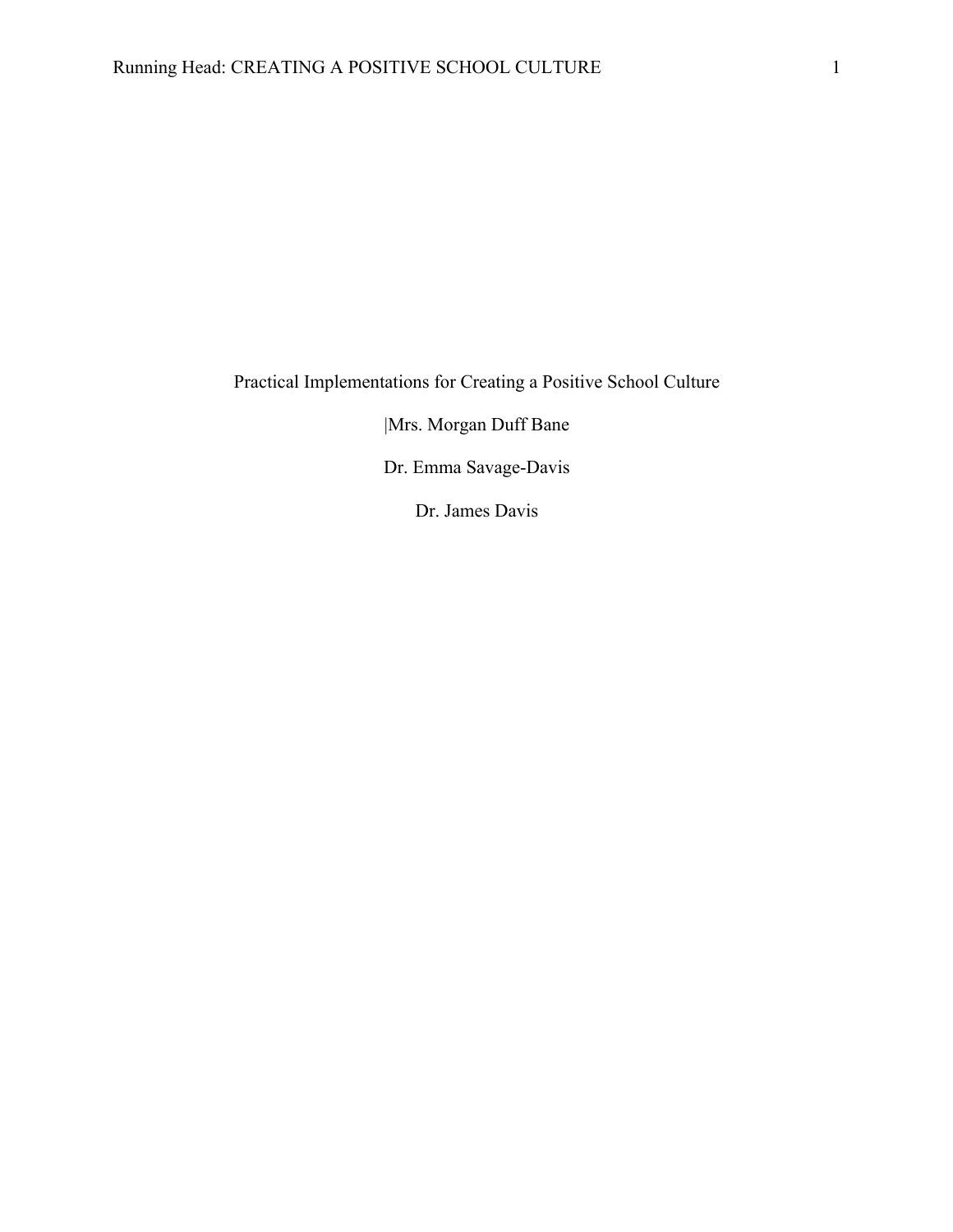## **Introduction: Building Prior Knowledge**

People who are in the education profession for the right reasons chose to be an educator because they want to make an impact on students and make a difference in this world. If that is the case, then educators have a moral responsibility to do their best to uphold that desire in every decision they make. For an educational leader, this means making conscious and intentional choices that will create a positive school environment for our students. On a basic level, students must feel safe and have a sense of belonging before they can be motivated and be successful at school (Maslow, 1970). This proves that spending time working to create a school culture that provides safety and belonging is definitely worthwhile.

The discussion of this elusive "positive school culture" seems to be never-ending. Any educator would agree that school culture is important, and that the culture of a school can have a positive or negative impact on student achievement because "when a school exhibits characteristics of a positive school culture, there are fewer suspensions, increased attendance rates, and increased achievement on standardized test scores" (Ohlson, 2009). However, the phrase has become so overused that hardly anyone knows exactly what it means or how to achieve a positive one. It is discussed often, and some schools have achieved this positive culture naturally, but for schools currently existing with a toxic culture, it is crucial that steps are taken to change the tone or good teachers will leave and students will suffer.

# **What does the literature say?**

There is much literature that provides different definitions of school culture and ideas of what it should look like. School culture, "a prerequisite of effective schools" (Karadag & Oztekin-Bayir, 2018), can be a broad term, "referring to the traditions, rituals, shared norms, and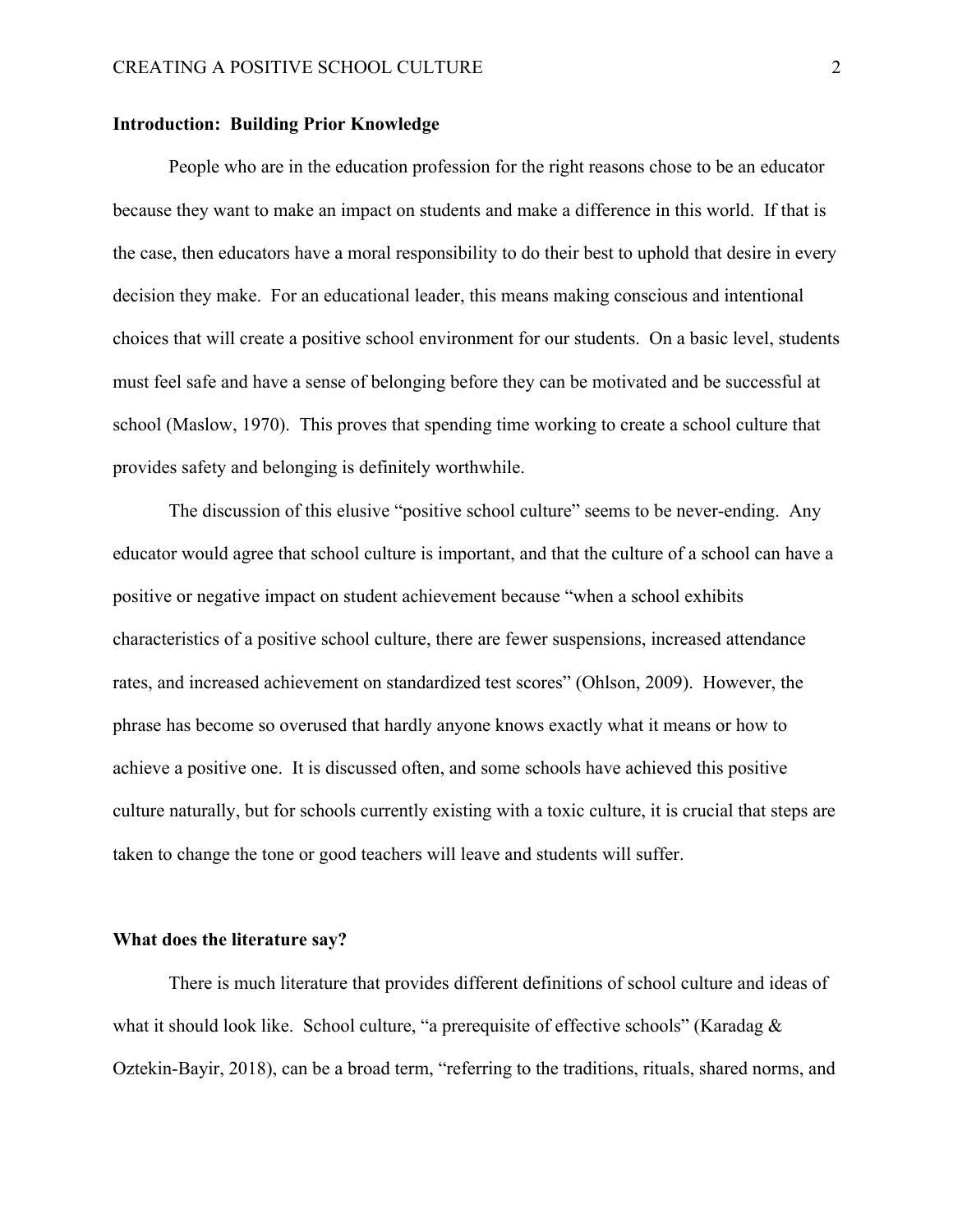assumptions of a school. These site-specific beliefs are adopted over time and provide a distinct character to the school (Zahed-Babelan, Koulaei, Moeinikia, & Rezaei Sharif, 2019). While it does take time to develop a school culture, it is also necessary that all the traditions and shared norms are "understood by members of the school community" (Ohlson, 2009). Otherwise, those values have not been truly acquired by all of the stakeholders and the culture will feel inauthentic.

An understanding of school culture is important, but educational leaders need specific actions that they can implement at their schools to enact this idealized objective. In order to create a positive school culture, the principal needs to create positivity in the school by building authentic relationships, creating a shared vision thus allowing for a collaborative environment, and exhibiting morality through his or her everyday actions.

#### **Intentional Action Steps: Be Purposeful**

To create a positive school culture or to change a negative one, it must first start with the principal. Ideally, when a teacher first decides he or she wants to become an educational administrator, there exists "an authentic desire to serve" (Spicer, 2016). This is because stepping up to the task of creating a school culture requires selfless dedication and can often feel thankless. This should not come as a surprise to any good teacher, but the selflessness is now on a larger, more public scale. The role of the principal has evolved in modern times from "agents of stability into leaders of change" which means today's "principals need to work harder at articulating the basis of reform" (Zahed-Babelan, et al., 2019).

Principals are "the most important determinant of this formation" of school culture; they are the "symbols" of the school or "the models or agents that reflect [the culture] through their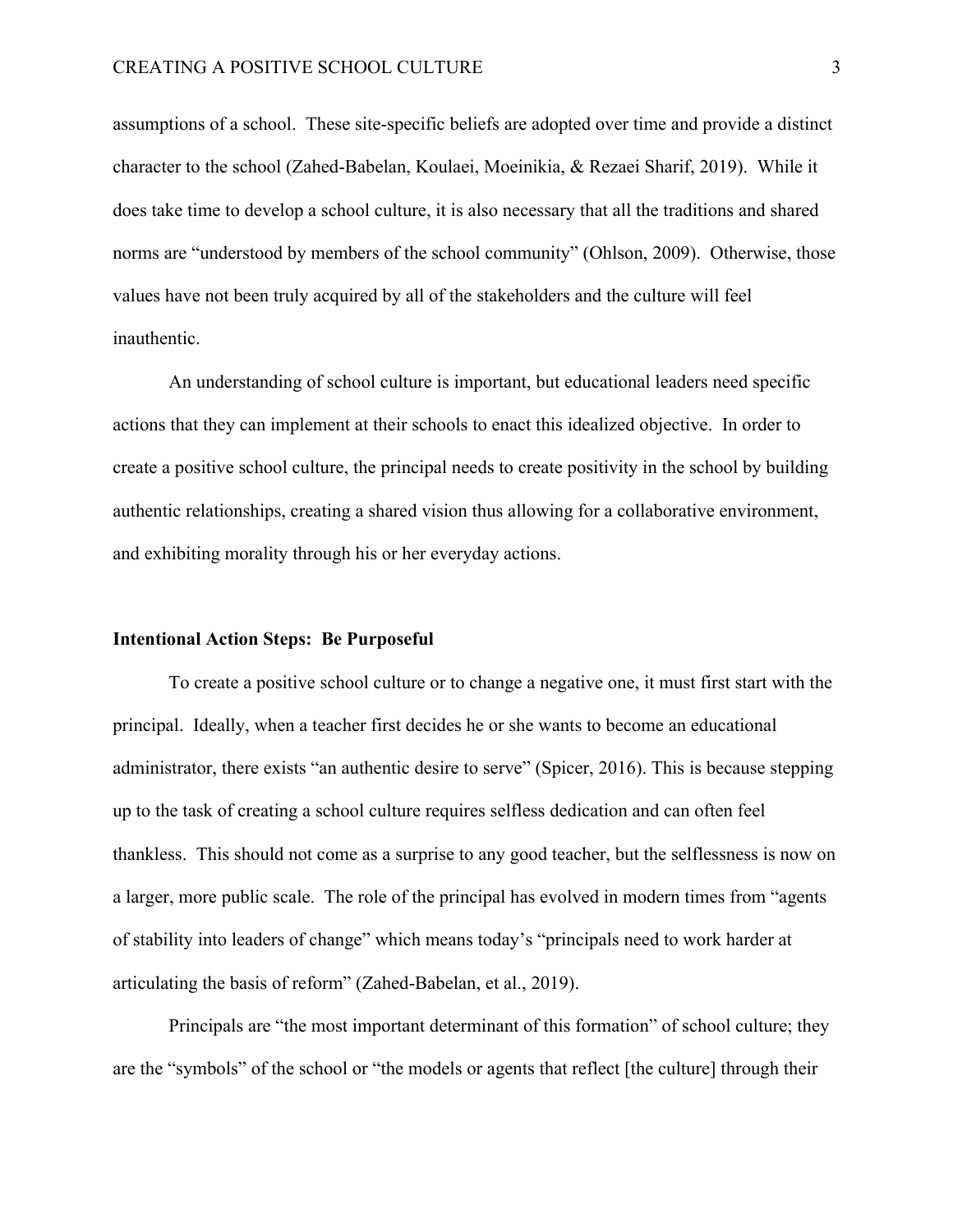characters" (Karadag & Oztekin-Bayir, 2018). These type of school leaders embody the culture they want to create by having the values exude through them in every decision they make. Before a principal is able to decide what kind of culture is needed at a school, he or she "must first understand the school's culture" (Zahed-Babelan, et al., 2019).

To be able to understand why a school's culture may be considered toxic is helpful when trying to transform to a more positive attitude. It seems obvious, but "positive attitudes go a long way in developing and maintaining a positive culture" (Zahed-Babelan, et al., 2019). Therefore, understanding why a toxic culture exists is especially important if a principal is at a school where negativity has spread so much and is so ingrained in the school that even teachers may be reluctant to change. One common reason this happens is because so many "new programs, new initiatives, and new goals are continually introduced and never given the support and resources necessary to impact teaching and learning. The end result is a culture that is reluctant to change in fear that this change will soon pass" (Ohlson, 2009).

Another reason is if the staff has felt neglected and their concerns about the safety of the building has been ignored because "deteriorating schools can have a negative impact on student and teacher morale. Students score much lower on standardized achievement tests if they are in a school that has not been maintained, and teachers are less satisfied with their jobs if the condition of their school is poor" (Spicer, 2016). If either of these reasons persist for a prolonged period of time, the damage can be detrimental to morale and take years to reverse.

## **A Catalyst for Change: BE the CHANGE**

Even if it does take years to change a negative culture into a positive one, it is worth it. If the toxic environment persists, good teachers will leave because "teachers want to work in a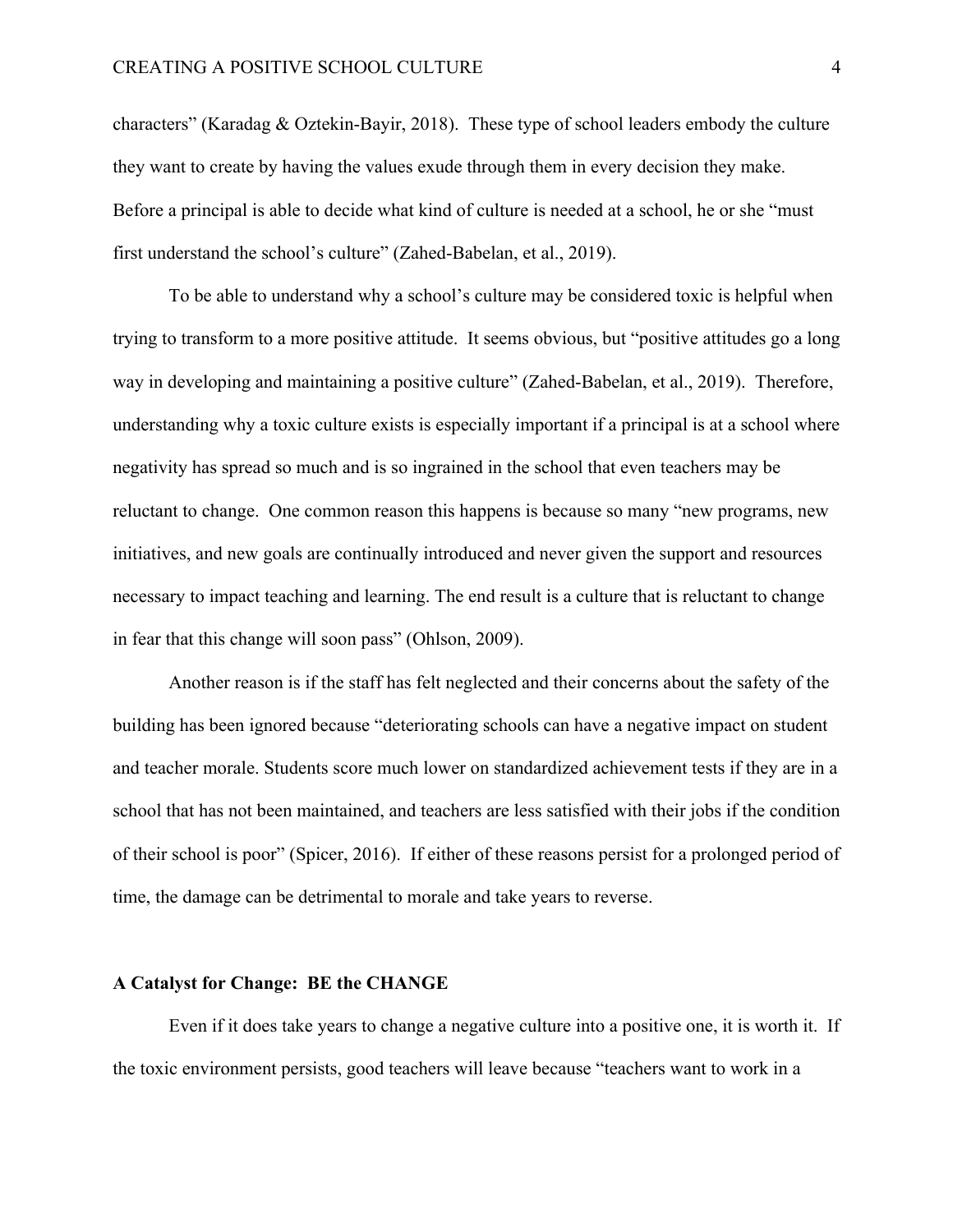highly successful school," and once that positive atmosphere has been formed, "teachers [will] begin to believe that their school is successful" (Spicer, 2016). If the good teachers leave or believe that their school is not successful, then it is the students that will suffer. If the culture of a school sends vibes of failure, then that is what will happen. This idea seems as if it is common sense, but unfortunately it has not been the common practice for many schools. There is nothing more important than the principal of a school ensuring that there is a positive culture because "staff and students need to be positive about their ability to set and achieve ambitious goals;" otherwise, it simply will not happen (Zahed-Babelan, et al., 2019).

The journey to transforming a school's culture to positive one begins with building relationships: "the road to student achievement is paved when a school principal has a leadership style that… hosts an intentional focus on building positive relationships" (Spicer, 2016). As a teacher in a classroom, there are many opportunities to easily create relationships with students, but for a principal, this relationship-building does have to be intentional. It can be very easy to be swept up in the workload that comes with being an educational leader and not take the time to really get to know your staff members and students, but relationship-building should actually be prioritized and pushed to the top of the to-do list. A small thing like setting an intention to appear in classrooms every day can create a large impact on a school's culture because "the mere presence of the school principal in a classroom may decrease the likelihood of behavioral issues" and make the teachers of those classrooms feel seen (Ohlson, 2009).

Another implementation to effectively build relationships is one that is so simple that it may seem obvious: stopping to make eye contact and speak with teachers and students around the school building. Making eye contact with someone is a base-level of human interaction: "eye contact conveys honesty and sincerity" and "is often an invitation to open communication"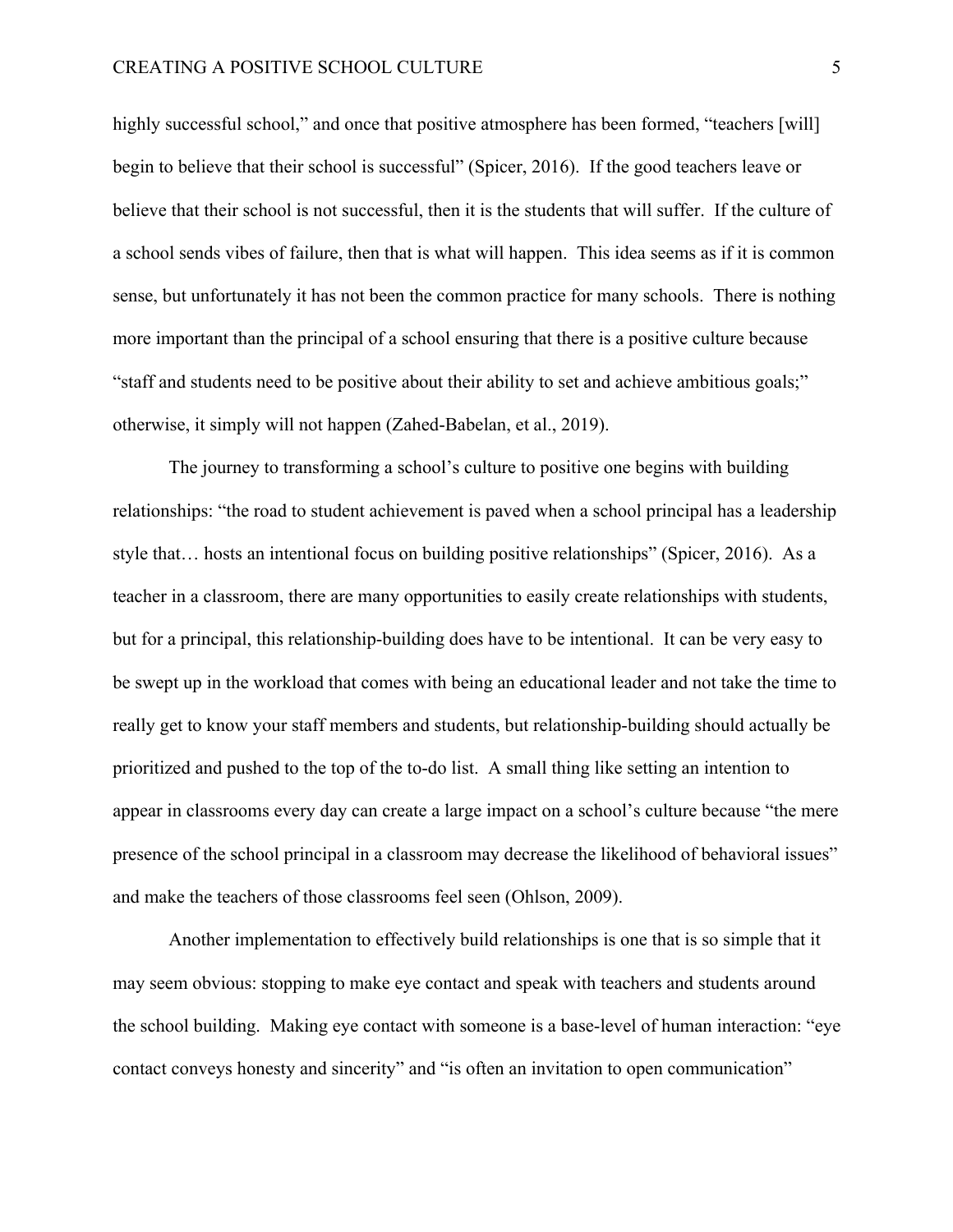(Phutela, 2015). This type of nonverbal communication is crucial in relationship building because "avoiding eye contact signals distrust, suspicion, or lack of interest" (Phutela, 2015). A principal should never make staff members or students feel as if they are bothering the principal by attempting to speak to them or asking a question. Although the principal may be on the way to deal with larger, important school matters, taking that extra moment to make a human being who is a part of the school feel respected or worthy can solidify a relationship that could in turn factor into the culture of the school and eventually reduce the number of important school matters that must be dealt with by the principal.

## **Relationships Are Always a Priority**

The most crucial part of building a solid relationship with another person is honesty and transparency. Some leaders expect people to follow them simply because they are the leader and feel that they do not need to share their decision-making process, but "studies suggest that honesty is the quality most appreciated by subordinates." To gain trust from teachers and students, principals should practice "stewardship, which is the willingness to accept accountability for results without always trying to impose control over others. In simplest terms, stewardship asks leaders to acknowledge their own human faults and limitations rather than hiding behind their status and power" (Lashway, 1996). If a principal is able to achieve this level of honesty with his or her staff, then the relationship piece of school culture will fall into place easily.

Once authentic relationships have been established within a school, which may take an extended period of time if they are truly authentic, then a vision can be shared which will lead to a collaborative environment. It is the "truly effective schools" who have a shared vision that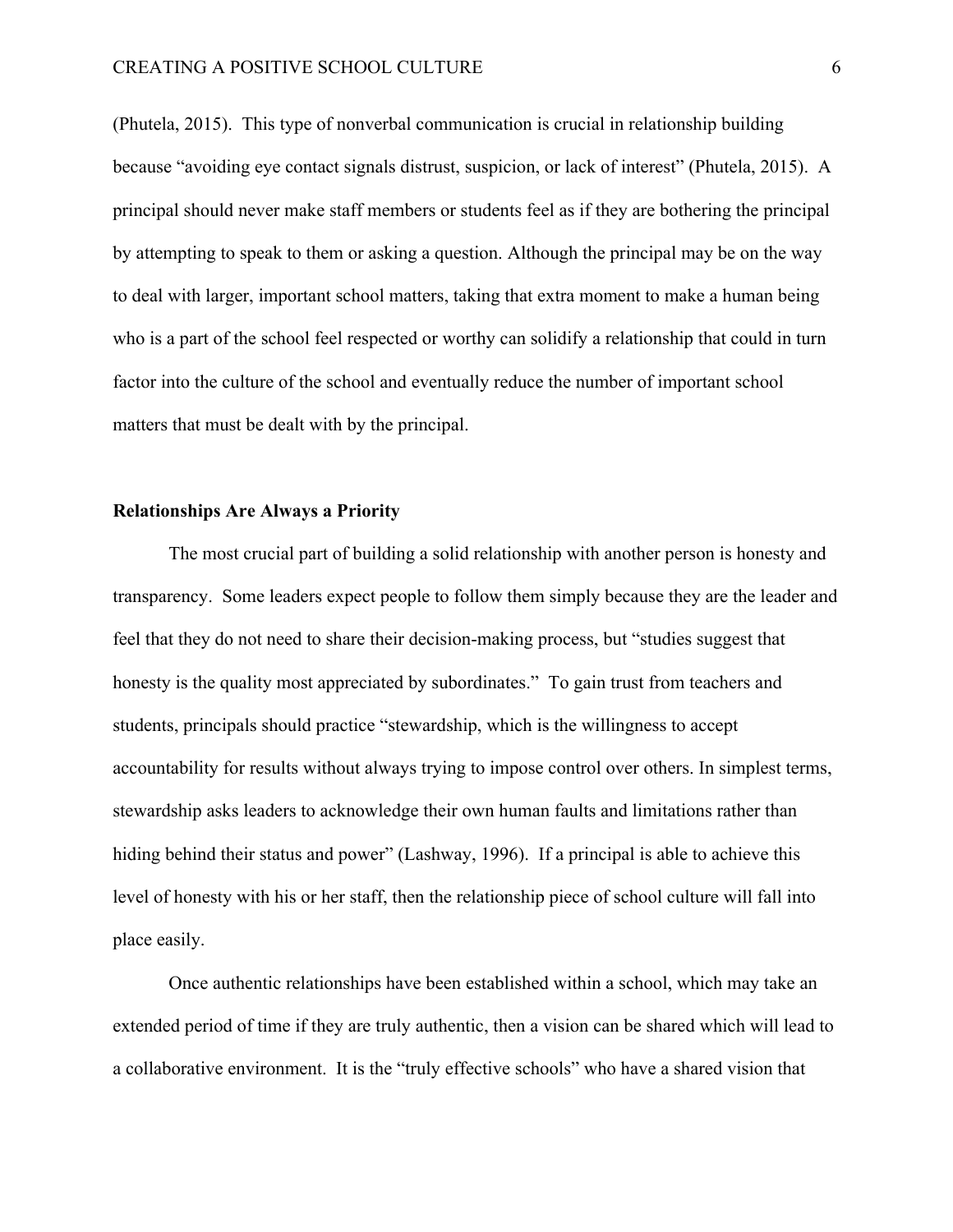"clearly articulat[es] the school's core values and provid[es] a standard by which actions will be judged" (Lashway, 1996).

However, the benefits of having a vision "lie not in catchy phrases, but in the process used to reach the point where such a phrase embodies the purpose, meaning, and vision of the school from the varying perspectives of all its different customers" (Spicer, 2016). This is why it is imperative to have a foundation of authentic relationships built first because this process of reaching a shared vision together is what can create a long-lasting positive school culture. If the positive relationships are not built first, then "people become fragmented," and "classrooms often become isolated with no deeper bond to bring them together." This will lead "people [to] then feel lost and become negative about their situation" (Zahed-Babelan, et al., 2019). A cute catchphrase on a poster at the front of the building will not erase those feelings. Instead, that slogan should "become the basis or foundation for all decision-making and the compass guiding the school community." If the students are also in on this shared vision, and they feel as if their goals "are aligned with the teaching goals of the faculty, there may be a stronger desire to attend school" (Ohlson, 2009). There is a positive statement to be made about a school's culture if students have a strong desire to attend school.

#### **Collaboration is Key: Involve all Stakeholders**

Another factor that is key in building a positive school culture is a collaborative environment which will almost automatically happen if authentic relationships and a shared vision exists. Collaborative environments "have been presented as the best setting for learning for both teachers and students," and "school leaders that shape their cultures to become more collaborative should reap the benefits of greater teacher performance and satisfaction." One way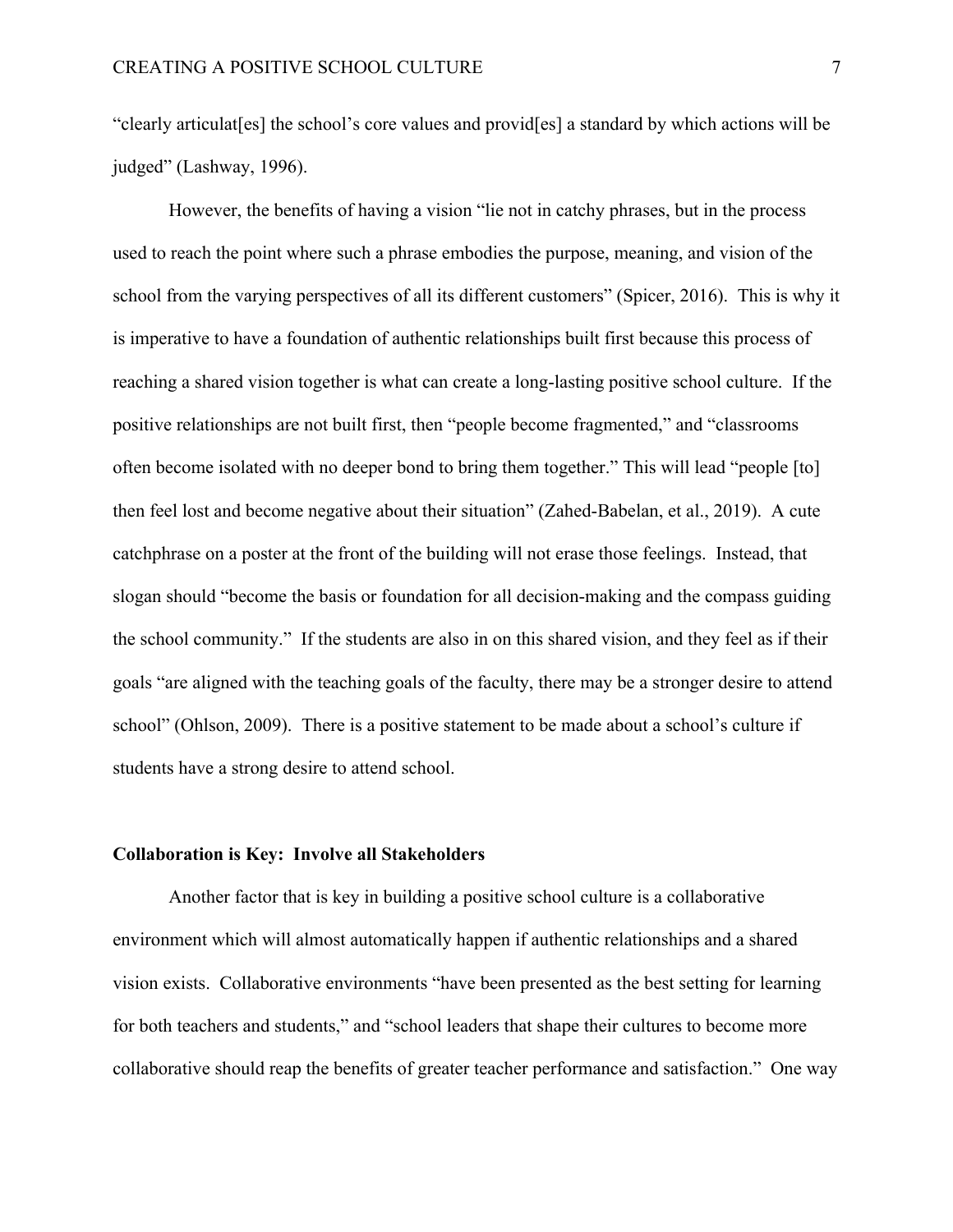for principals to allow for this collaboration to happen is to "consider providing teachers with frequent common planning and team time." Common planning time is something teachers consistently ask for and doing so would create "an atmosphere of lifelong learning and trusting relationships" (Zahed-Babelan, et al., 2019).

After relationships, a shared vision, and a collaborative environment have been maintained, one last but important piece is left for the principal to bring into the school's culture: morality. School leaders "have a special responsibility to exercise authority in an ethical way," and "teachers must be convinced that the principal's point of view reflects values they support" (Lashway, 1996). To be able to consider a school culture to be positive, it is necessary that the philosophy that is deeply ingrained in the school be ethical and representative of sound morals. After all, a school is responsible for educating the young generation. Achieving this "is not a matter of following a few simple rules." This responsibility is "rooted less in technical expertise than in simple human integrity" (Lashway, 1996), and it is accomplished through leading by example. All eyes are on the leader—the "principal's conversations and actions are artifacts of her or his belief system: a leader's core beliefs are exposed and expressed through the conversations and actions she/he does or does not engage in" (Sadlier, 2011), and the teachers and students will look to the principal when deciding how to think or act.

Having true, authentic relationships established allows a principal to be a moral leader. The school will not buy in to a culture that is being forced on them or that feels fake. The principal's actions must align with what he or she says. This kind of "authentic leadership [has been] found to have a strong positive effect on school culture" because "school principals' behaviors of self-awareness, transparency in relations… and internalized ethical viewpoint causes teachers to develop positive perceptions" (Karadag & Oztekin-Bayir, 2018). The desire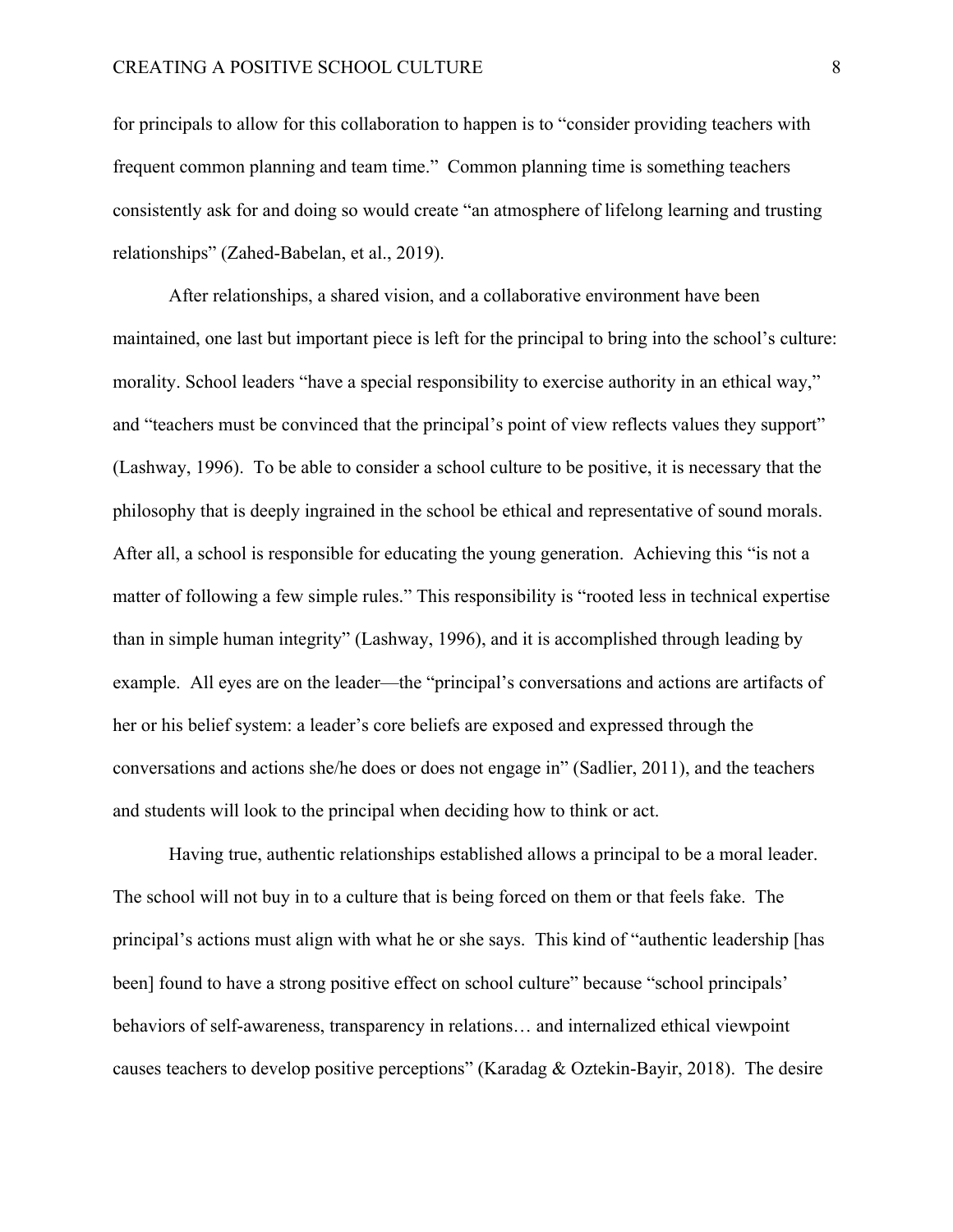to create a positive school culture cannot be for self-serving reasons such as public appearance; it has to come from a desire to "to reach beyond narrow self-interest to achieve deeper learning, broader understanding, and higher goals" (Doscher & Normore, 2008). When we start to look beyond on ourselves and keep moral values at the forefront of our actions, that is when change in a school's culture will happen.

#### **Contribute or Combat**

It is a sad fact that "schools too often serve as sites for racial, ethnic, gender, and religious stereotyping and slurs," and it is the principal's choices that can determine if his or her school's culture will contribute to or combat that. These problems can be inevitable in a school, so the "tone that the principal sets and models makes a significant difference in determining the inclusiveness or exclusiveness of a school's climate." When faced with serious school culture issues, "principals must choose to confront and resolve" them rather than avoiding or ignoring them (Sadlier, 2011). A school that practices passivity and avoidance when confronted with ethical dilemmas is problematic. This approach of being "unwilling to discuss events and how they affect the world" stems from "a fear of offending others' sensibilities." Rather, moral leaders "are well prepared to confront and create the new normal" by discussing these events, such as bullying, school shootings, or teen suicide, objectively and diplomatically (Doscher & Normore, 2008). It is okay to show students that adults have to process these events and to model how to do that in a safe and healthy manner. Ultimately, this is one of the main goals in creating a positive school culture which will then lay the foundation for environment in which students can achieve academic success.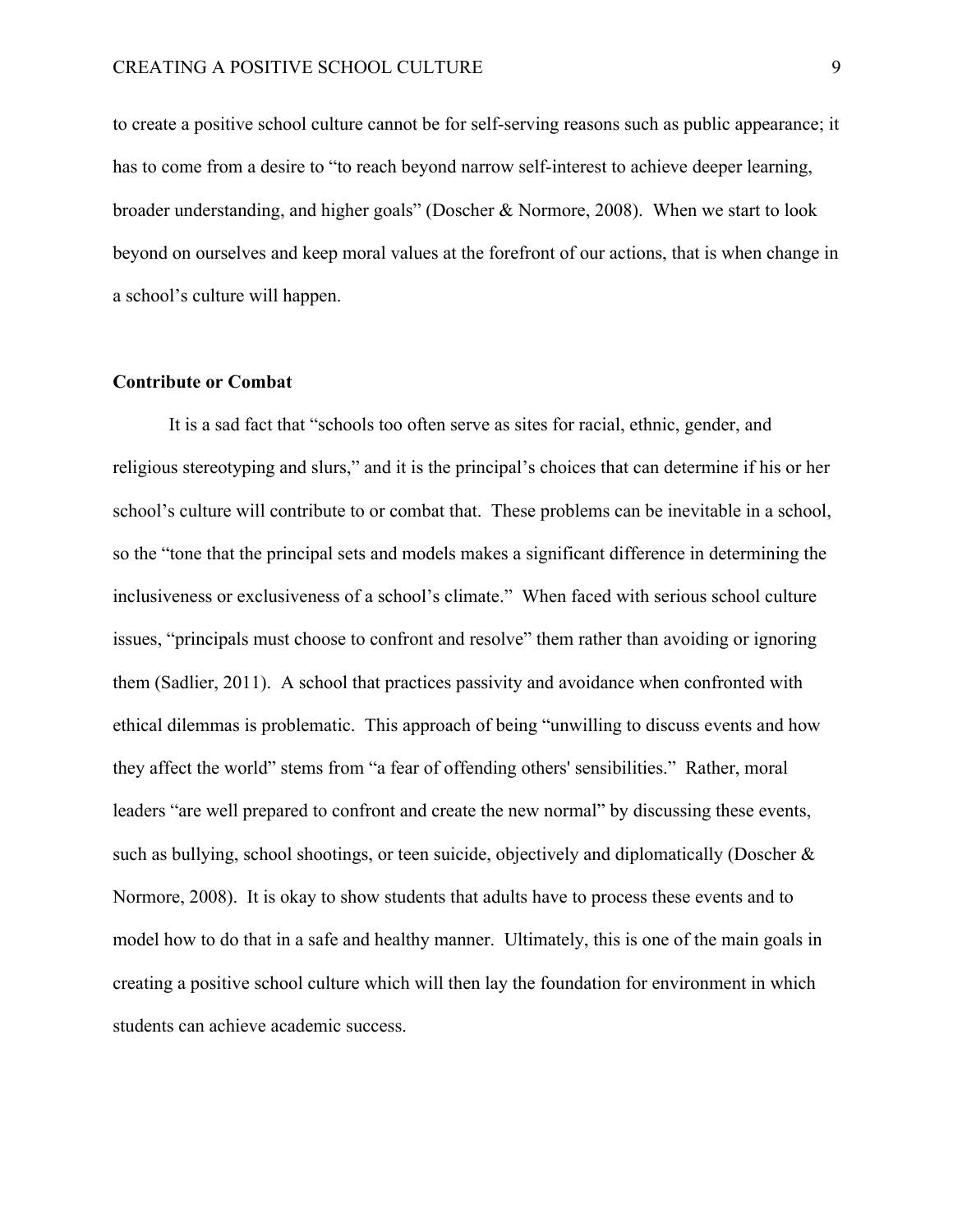# **Conclusion**

A school is not at its best if a positive school culture does not exist. It is the principal's job to identify and not ignore a toxic school culture because it will cause detriment over time and result in lower student achievement. The principal's job is to then be the change agent in the school and set the positive tone through his or her actions. There are specific steps that can be taken to achieve this. One is building relationships with teachers, staff, and students by being present in the school, taking the time to have conversations with undivided attention and eye contact, and being honest and transparent. Another step is to share a vision with all stakeholders so everyone is working toward the same goal, and with this, a more collaborative environment will be possible. One more crucial step in creating a positive school culture is being a moral leader with ethical values. Even in the face of adversity, it is important to keep strong values at the forefront if a principal wants a positive culture to endure. A moral educational leader should know that often his or her "actions constitute a drop in the bucket toward solving problems (Doscher & Normore, 2008)," but a principal who is leading his or her school positively will continue to press on because of an internal moral compass and desire to always do what is best for kids.